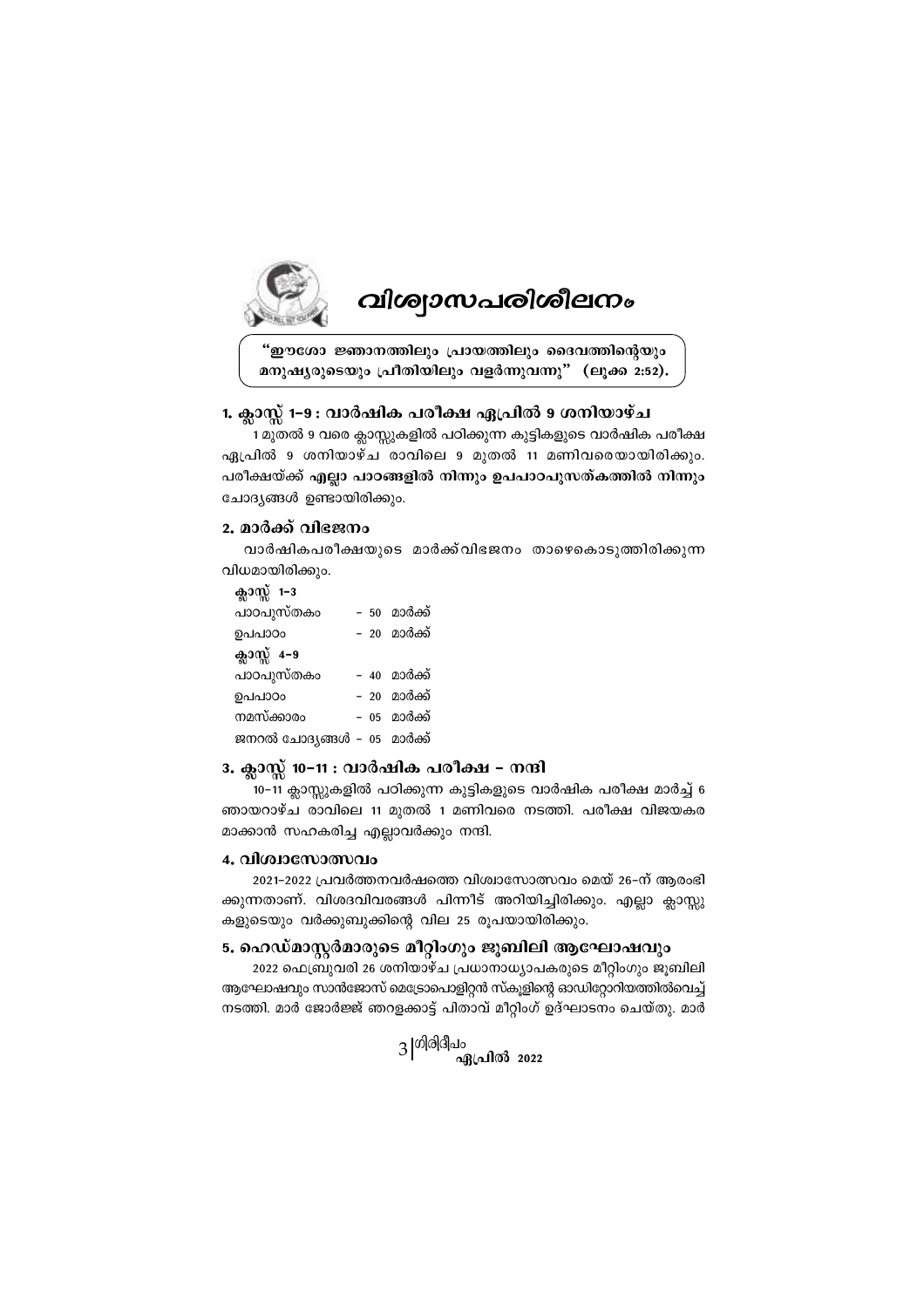ജോസഫ് പാംപ്ലാനി പിതാവ് അനുഗ്രഹപ്രഭാഷണം നടത്തി. അതിരുപതാ വികാരി ജനറാൾ മോൺ അലക്സ് താരാമംഗലം മീറ്റിംഗിന് അധൃക്ഷത വഹിച്ചു. വികാരി ജനറാൾ മോൺ ജോസഫ് ഒറ്റപ്ലാക്കൽ, സന്ദേശഭവൻ ഡയറക്ടർ റവ. ഡോ. ഫിലിപ്പ് കവിയിൽ, പൈസക്കരി ഫൊറോന പ്രസിഡണ്ട് ശ്രീ. ബെന്നി തെരുവത്ത് എന്നിവർ ആശംസാപ്രസംഗങ്ങൾ നടത്തി.

ശ്രീ. അഗസ്റ്റിൻ വേങ്ങക്കുന്നേൽ, റവ. സി. ജെസ്സി ഡി.പി.എം, കുമാരി സാന്ദ്ര പോളക്കുളം എന്നിവർ മറുപടി പ്രസംഗം നടത്തി. റവ. സി. റോസിലിയ എൻ.എസ്, റവ. സി. ടെർസിറ്റ എൻ.എസ്, റവ. സി. റോഷ്നി എഫ്.സി.സി എന്നിവർ പ്രാർത്ഥനശുശ്രുഷയ്ക്ക് നേതൃത്വം നൽകി. വിശ്വാസപരിശീലനകേന്ദ്രം ഡയറക്ടർ റവ. ഡോ. ജേക്കബ് വെണ്ണായപ്പിള്ളിൽ സ്വാഗതവും, അസി. ഡയറക്ടർ റവ. ഫാ. ജോസഫ് വടക്കേപ്പറമ്പിൽ നന്ദിയും പറഞ്ഞു. അഞ്ഞൂറിലധികം വിശ്വാസ പരിശീലകരും കുട്ടികളും മീറ്റിംഗിൽ പങ്കെടുത്തു.

മീറ്റിംഗിൽവെച്ച് പൗരോഹിത്യസ്വീകരണത്തിന്റെ സുവർണ്ണജുബിലി ആഘോഷിക്കുന്ന മാർ ജോർജ്ജ് ഞറളക്കാട്ട് പിതാവിനെ വിശ്വാസപരി ശീലനകേന്ദ്രത്തിന്റെ ഫൊറോന പ്രസിഡണ്ടുമാർ പൊന്നാടയണിയിച്ച് ആദരിച്ചു. വിശ്വാസപരിശീലനകേന്ദ്രം മൂൻ ഡയറക്ടർ റവ. ഫാ. ജോസഫ് മമ്പള്ളിക്കുന്നേൽ, 65 വയസ്സ് പൂർത്തിയാക്കി റിട്ടയർ ചെയ്ത വിശ്വാസപരിശീ ലകർ, 50 വർഷക്കാലം വിശ്വാസപരിശീലകരായിരുന്ന 9 അധ്യാപകർ, 25 വർഷം വിശ്വാസപരിശീലകരായിരുന്ന 90 അധ്യാപകർ, 12 വർഷം മുടങ്ങാ തെ എല്ലാ ഞായറാഴ്ചകളിലും കുട്ടികൾക്ക് ക്ലാസ്സുകളെടുത്ത 6 വിശ്വാസ പരിശീലകർ, 12 വർഷം എല്ലാ ഞായറാഴ്ചകളിലും ക്ലാസ്സിൽ പങ്കെടുത്ത 53 കുട്ടികൾ എന്നിവരെ മീറ്റിംഗിൽ പ്രത്യേകമായി ആദരിച്ചു.

കോവിഡ് 19 പ്രതിസന്ധി തീർത്ത കാലഘട്ടത്തിൽ ഓൺലൈൻ ക്ലാസ്സു കളെടുത്ത് സഹകരിച്ച അധ്യാപകർ, Mission Quest 2022 ക്വിസ് മത്സരത്തിൽ സമ്മാനർഹരായവർ, Power point presentation മത്സരത്തിൽ ഒന്നാം സ്ഥാന ത്തിന് അർഹയായ സി. ആലിസ് കുര്യൻ എസ്.എച്ച്, An Artistic Journey to Bethlehem എന്ന പേരിൽ മംഗളവാർത്താകാലത്തിലെ വിവിധ സംഭവങ്ങളെ ആസ്പദമാക്കി പെയിന്റിംഗ് സമാഹാരം പുറത്തിറക്കിയ മരിയ മണലേൽ ജോസ് എന്നിവരെ മീറ്റിംഗിൽ പ്രത്യേകം അനുമോദിച്ചു.

#### 6. മികച്ച ദൈവാലയ ശുശ്രൂഷിക്കുള്ള അവാർഡ്

റവ. ഫാ. ജോർജ്ജ് തെക്കുംചേരിൽ തന്റെ പൗരോഹിത്യ സുവർണ്ണ ജൂബിലി സ്മരണാർത്ഥം ഏർപ്പെടുത്തിയ മികച്ച ദൈവാലയ ശുശ്രൂഷി ക്കുള്ള അവാർഡിന് നെല്ലിക്കാംപൊയിൽ ഇടവകയിൽ 50 വർഷക്കാലം ദൈവാലയ ശുശ്രൂഷിയായി സേവനം ചെയ്ത ശ്രീ. ജോസ് ഇല്ലിക്കൽ അർഹനായി. പതിനായിരം രൂപയുടെ ക്യാഷ് അവാർഡും പ്രശംസാപത്രവും നൽകി ശ്രീ. ജോസ് ഇല്ലിക്കലിനെ ആദരിച്ചു.

 $4|$ ഗിരിദീപം $_{\rm \alpha\beta}$ പ്രിൽ 2022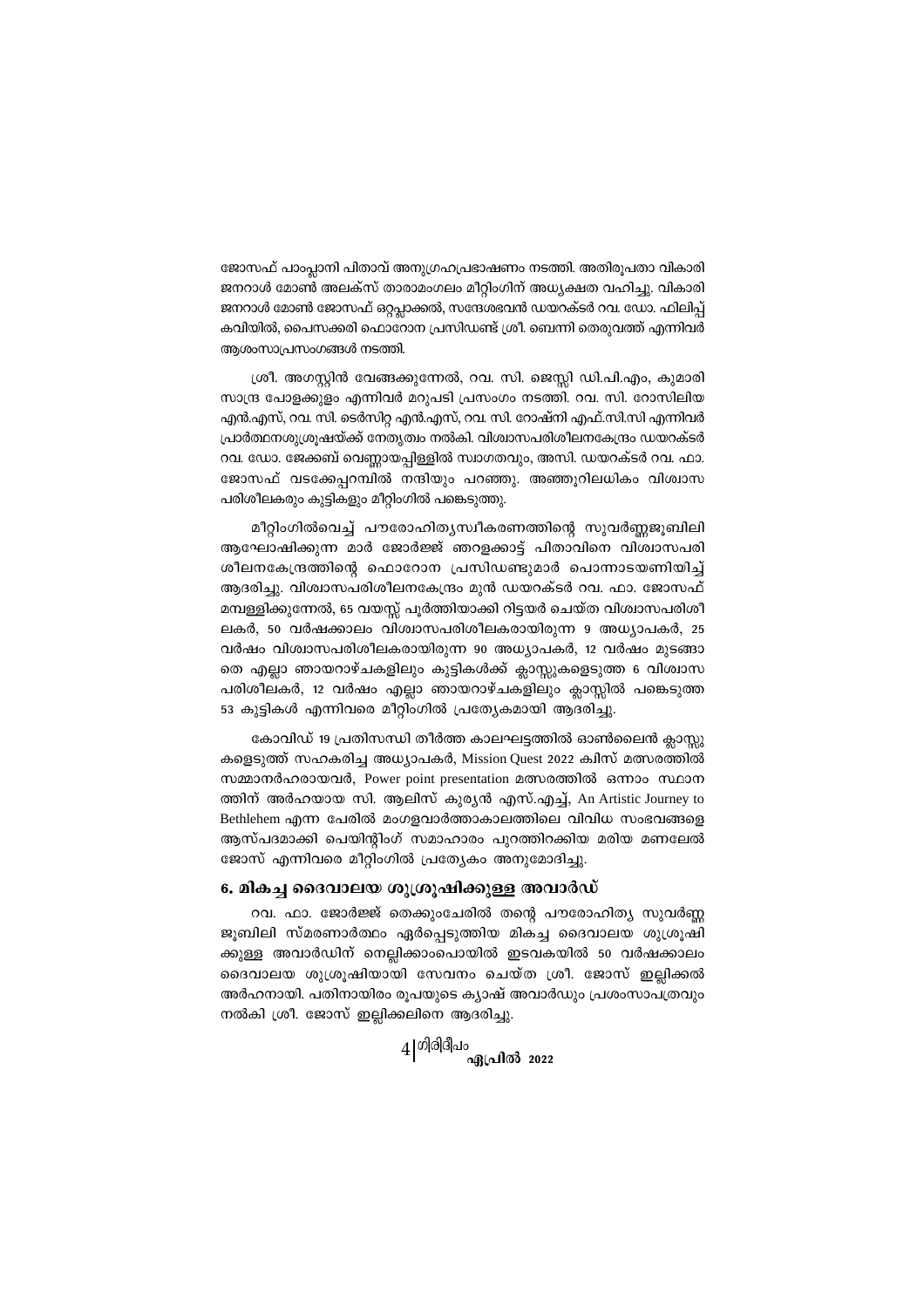#### 7. ASPCT പരീക്ഷ – നന്ദി

"ആരാണ് നിങ്ങളുടെ ദൈവം" എന്ന പുസ്തകത്തിന്റെ അഞ്ചാമത്തെ അദ്ധ്യായം ആസ്പദമാക്കി വിശ്വാസപരിശീലകർക്ക് മാർച്ച് 6 ഞായറാഴ്ച രാത്രി 9 മണിക്ക് നടത്തിയ ഓൺലൈൻ പരീക്ഷയിൽ 1814 വിശ്വാസപരി ശീലകർ പങ്കെടുത്തു. പരീക്ഷയിൽ പങ്കെടുത്ത എല്ലാ വിശ്വാസപരിശീലകർ ക്കും അഭിനന്ദനങ്ങൾ.

ആസ്പെക്ട് പരീക്ഷ ഇടയ്ക്കുവച്ച് മുടങ്ങിപ്പോയവർക്കും ഇതുവരെ പരീക്ഷയിൽ പങ്കെടുക്കാൻ സാധിക്കാത്തവർക്കും വിശ്വാസപരിശീലനകേന്ദ്രം മാർച്ച് 7, 9, 11, 13, 15, 20 എന്നീ തീയതികളിൽ പരീക്ഷ നടത്തി. പരീക്ഷയിൽ പങ്കെടുത്ത എല്ലാവർക്കും നന്ദി.

#### 8. ASPCT രണ്ടാംഘട്ട പരീക്ഷ – ഏപ്രിൽ 24 ഞായർ

അഞ്ച് അധ്യായങ്ങളുടെയും ഓൺലൈൻ പരീക്ഷയിൽ പങ്കെടുത്ത് 125-ൽ 120-ന് മുകളിൽ മാർക്ക് കരസ്ഥമാക്കിയ വിശ്വാസപരിശീലകർക്ക് രണ്ടാംഘട്ട ഓൺലൈൻ പരീക്ഷ ഉണ്ടായിരിക്കും. കൂടാതെ അഞ്ച് അധ്യായ ങ്ങളുടെയും പരീക്ഷ ഒരുമിച്ച് നടത്തിയപ്പോൾ 75–ൽ 70–ന് മുകളിൽ മാർക്ക് ലഭിച്ചവർക്കും രണ്ടാംഘട്ട ഓൺലൈൻ പരീക്ഷയിൽ പങ്കെടുക്കാം.

#### പഠിക്കേണ്ട പുസ്തകങ്ങൾ

ആരാണ് നിങ്ങളുടെ ദൈവം  $(40\%)$ വി. മർക്കോസിന്റെ സുവിശേഷം 1-8 അധ്യായങ്ങൾ (20%) കാവൽക്കാരൻ  $(20\%)$ തലശ്ശേരി അതിരൂപത സംബന്ധമായ ചോദ്യങ്ങൾ (10%)

#### നിർദ്ദേശങ്ങൾ

a. ഗൂഗിൾ ഫോമിലൂടെ ആയിരിക്കും പരീക്ഷ നടത്തുന്നത്.

- $b.$  100 ചോദ്യങ്ങൾ പരീക്ഷയ്ക്ക് ഉണ്ടായിരിക്കും.
- C. പരീക്ഷയുടെ സമയം 30 മിനിറ്റായിരിക്കും. പരീക്ഷ 9 മണിക്ക് ആരംഭിച്ച് 9.30-ന് അവസാനിക്കുന്നതാണ്.
- d. ഒരാൾ ഒരു പ്രാവശ്യം മാത്രമേ ഉത്തരങ്ങൾ പൂരിപ്പിച്ച് അയക്കുവാൻ പാടുള്ളൂ.
- e. ഉത്തരങ്ങൾ സബ്മിറ്റ് ചെയ്തതിന്ശേഷം മാർക്കിന്റെ സ്ക്രീൻഷോട്ട് എടുത്ത് ഹെഡ്മാസ്ലറിന് നൽകേണ്ടതാണ്.
- f. അധ്യാപകർക്ക് ലഭിച്ച മാർക്കുകൾ ഹെഡ്മാസ്റ്റർ എഴുതി സുക്ഷിക്കണം.

## 9. സ്നേഹവീട് - ഭവനപദ്ധതി

സ്നേഹവീട് ഭവനപദ്ധതിയോട് സഹകരിച്ചുകൊണ്ടിരിക്കുന്ന എല്ലാ വിശ്വാസപരിശീലകർക്കും നന്ദി. ഭവനങ്ങളുടെ പണികൾ ഉടനെ ആരംഭിക്കു ന്നതാണ്. ഇനിയും തുക നല്കാത്തവർ സംഭാവന സമാഹരിച്ച് ഓഫീ സിൽ നല്കുമല്ലോ.

$$
5\,\vert\stackrel{\scriptstyle\rm (1)}{\scriptstyle\rm (0)}\stackrel{\scriptstyle\rm (3)}{\scriptstyle\rm (3)}\,
$$
 ഏ. പിൽ 2022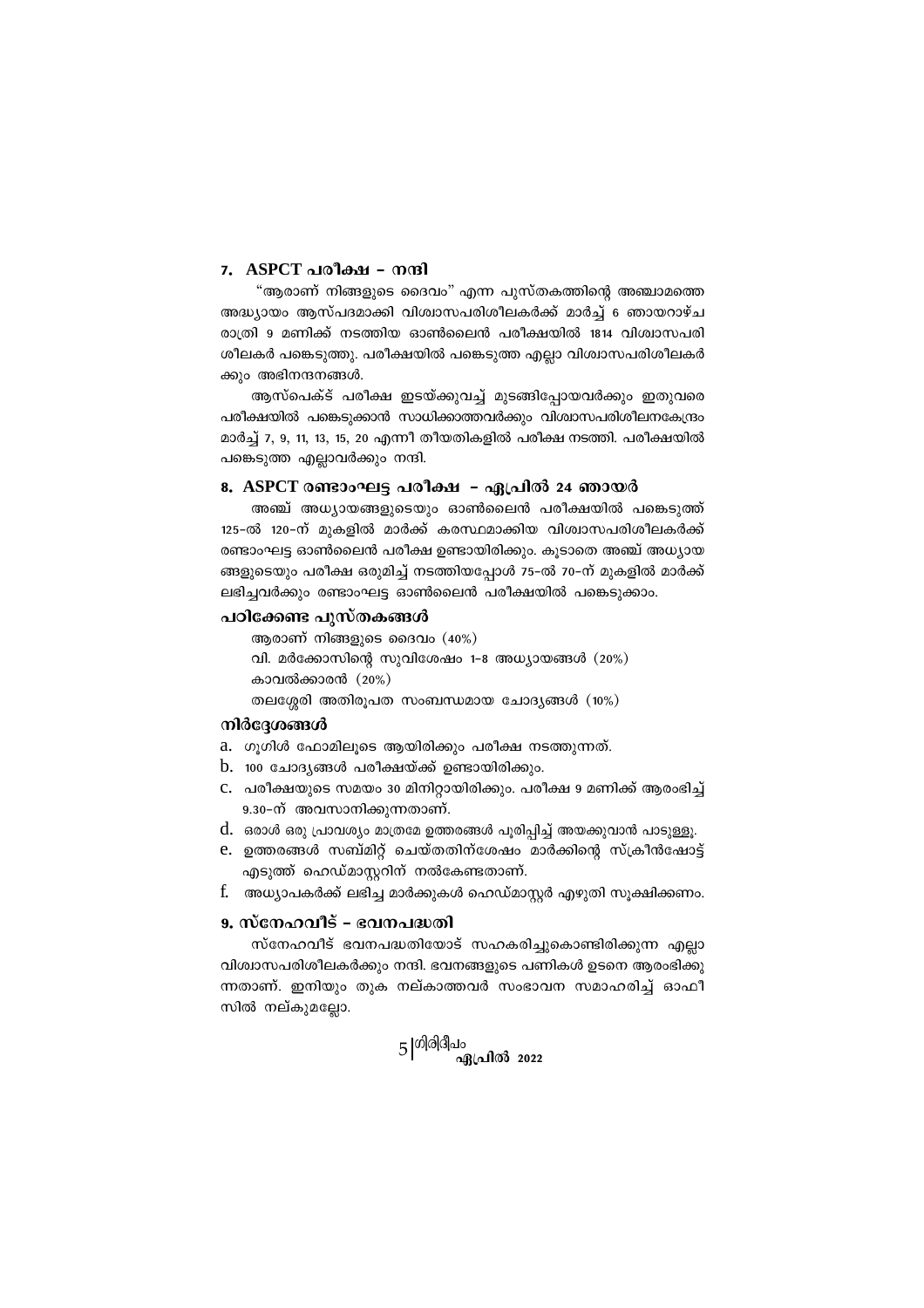#### 10. അതിരൂപതാ മതബോധന കമ്മിറ്റി

2021-2022 പ്രവർത്തന വർഷത്തെ അതിരുപതാ മതബോധന കമ്മിറ്റി അഭി വന്ദ്യ മാർ ജോസഫ് പാംപ്ലാനി പിതാവിന്റെ അദ്ധ്യക്ഷതയിൽ 2022 ഫെബ്രു വരി 22-ാം തീയതി ചൊവ്വാഴ്ച ഉച്ചകഴിഞ്ഞ് 2.30 മുതൽ 4.30 വരെ ഓൺലൈനായി ചേർന്നു. അഭിവന്ദ്യ മാർ ജോർജ് ഞറളക്കാട്ട് പിതാവ് മതബോധനകമ്മിറ്റി ഉദ്ഘാടനം ചെയ്തു.

#### തീരുമാനങ്ങൾ

- a. ഈസ്റ്റർ പരീക്ഷ ഏപ്രിൽ 9 ശനിയാഴ്ച നടത്താൻ തീരുമാനിച്ചു.
- b. വിശ്വാസോത്സവം നടത്തേണ്ട തീയതി ഗവേണിംഗ് ബോഡിയിൽ ചർച്ച ചെയ്ത് തീരുമാനിക്കുക.
- c. 2022-2023 പ്രവർത്തനവർഷത്തിൽ കുട്ടികൾക്ക് ധ്യാനം നടത്തുക.
- d. വിശ്വാസപരിശീലകർക്ക് മുന്നു ദിവസം നീണ്ടുനിൽക്കുന്ന ധ്യാനം സംഘ ടിപ്പിക്കുക.
- e. എല്ലാ വിശ്വാസപരിശീലകർക്കും ദൈവശാസ്ത്രകോഴ്സ് നിർബന്ധമാക്കുക.
- f. വിശ്വാസപരിശീലകരുടെ റീജിയണൽ സംഗമം നടത്തുക.
- g. എല്ലാ ഇടവകകളിലും മാതാപിതാക്കൾക്ക് ബോധവത്ക്കരണ ക്ലാസ്റ്റുകൾ നടത്തുക.
- h. ആമുഖ സെമിനാർ നടത്തുക.
- i. പ്രതിഭാസംഗമം (ക്ലാസ്സ് 7, 12)സാഹചര്യം അനുകൂലമാകുമ്പോൾ നടത്തുക.

## 11. ഓഫീസിൽ അടയ്ക്കേണ്ട തുകകൾ

2021-22 പ്രവർത്തന വർഷത്തിൽ ഓഫീസിൽ അടയ്ക്കേണ്ട വിവിധ തുകകൾ (സ്റ്റുഡന്റസ് ഫണ്ട്, ചോദ്യപേപ്പർ, പാഠപുസ്തകങ്ങൾ, ഉപപാഠ പുസ്തകങ്ങൾ) ശേഖരിച്ച് ബാങ്ക് വഴി അടയ്ക്കണമെന്ന് ഓർമിപ്പിക്കുന്നു. താഴെ കൊടുത്തിരിക്കുന്ന അക്കൗണ്ടിലേയ്ക്കാണ് തുക ട്രാൻസ്ഫർ ചെയ്യേ ണ്ടത്. തുക ട്രാൻസ്ഫർ ചെയ്യുന്നവർ ഡയറക്ടറച്ചനെ ഫോൺ വഴി അറി യിക്കുകയോ വാട്സ്ആപ്പ് നമ്പറിലേക്ക് സന്ദേശം നൽകുകയോ ചെയ്യണം.

A/c Holder: Department of Catechesis A/c No: 0078053000073503 **IFSC: SIBL0000078** Bank: South Indian Bank, Thalassery

## 12. ഹെഡ്മാസ്ലർമാരുടെ ഫൊറോന മീറ്റിംഗ്

2021-2022 പ്രവർത്തനവർഷത്തെ സൺഡേ സ്കൂൾ പ്രവർത്തനങ്ങൾ വിലയിരുത്തുന്നതിനും വരുന്ന അധ്യയന വർഷത്തെക്കുറിച്ച് പ്ലാൻ ചെയ്യുന്ന തിനുമായി ഏപ്രിൽ മാസത്തിൽ ബഹു. ഹെഡ്മാസ്റ്റർമാരുടെ ഫൊറോന മീറ്റിംഗ് നടത്തുവാൻ ആഗ്രഹിക്കുന്നു. എല്ലാ ഹെഡ്മാസ്ലർമാരും കൂട്ടായ്മ

 $6|$ ഗിരിദീപം $_{\alpha\beta}$ പ്രിൽ 2022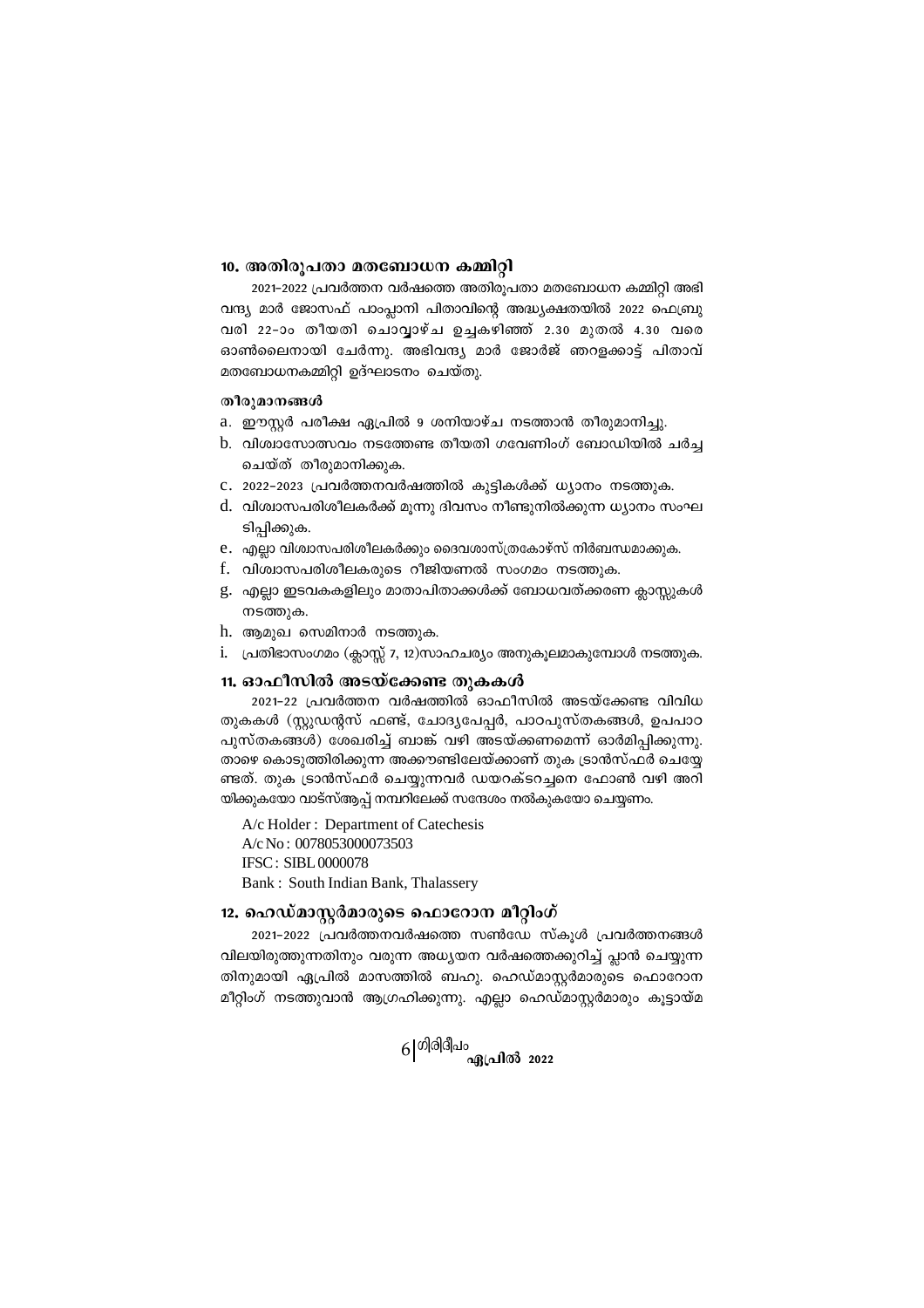|  | യിൽ പങ്കെടുക്കുവാൻ ശ്രദ്ധിക്കുമല്ലോ. മീറ്റിംഗിന് വരുമ്പോൾ ഓഫീസിൽ |  |  |
|--|------------------------------------------------------------------|--|--|
|  | അടയ്ക്കേണ്ട തുകകൾ കൊണ്ടുവരുമല്ലോ.                                |  |  |

| ഫൊറോന            | തീയതി                   | സമയം     |
|------------------|-------------------------|----------|
| പേരാവൂർ          | 05-04-2022 ചൊവ്വ        | 9.00 am  |
| എടൂർ             | 05-04-2022 ചൊവ്വ        | 10.30 am |
| കുന്നോത്ത്       | 05-04-2022 ചൊവ്വ        | 12.00 pm |
| നെല്ലിക്കാംപൊയിൽ | 05-04-2022 ചൊവ്വ        | 02.30 pm |
| പൈസക്കരി         | 05-04-2022 ചൊവ്വ        | 03.45 pm |
| ചെമ്പേരി         | 05-04-2022 ചൊവ്വ        | 05.00 pm |
| ചെമ്പന്തൊട്ടി    | 06-04-2022 ബുധൻ         | 09.00 am |
| വായാട്ടുപറമ്പ്   | 06-04-2022 ബുധൻ         | 10.30 am |
| ആലക്കോട്         | 06-04-2022 ബുധൻ         | 12.00 pm |
| മേരിഗിരി         | 06−04−2022 ബുധൻ         | 02.30 pm |
| ചെറുപുഴ          | 06−04−2022 ബുധൻ         | 03.45 pm |
| തോമാപുരം         | 06-04-2022 ബുധൻ         | 05.00 pm |
| വെള്ളരിക്കുണ്ട്  | 07-04-2022 011090       | 09.00 am |
| പനത്തടി          | 07-04-2022 011090       | 11.30 am |
| കാഞ്ഞങ്ങാട്      | 07-04-2022 വ്യാഴം       | 02.30 pm |
| തളിപ്പറമ്പ്      | $07 - 04 - 2022$ വ്യാഴം | 05.00 pm |
|                  |                         |          |

# *13.* ജീവന്റെ അപ്പം

ഈ വര്ഷം പ്രഥമദിവൃകാരുണ്യ സ്വീകരണത്തിനൊരുങ്ങുന്ന എല്ലാ കുട്ടികളും "ജീവന്റെ അപ്പം" എന്ന പുസ്തകം പഠിക്കേണ്ടതാണ്. ഏപ്രിൽ 5, 6, 7 തീയതികളിൽ നടത്തുന്ന പ്രധാനാധ്യാപകരുടെ മീറ്റിംഗിൽവെച്ച് പുസ്തകം വിതരണം ചെയ്യുന്നതാണ്.

## 14. **ഉണർവ് 2022 - കുട്ടികൾക്കുള്ള അവധിക്കാല ധ്യാനം**

മെയ് 1-നും 20−നും ഇടയ്ക്കുള്ള തീയതികളിൽ അതിരൂപതയിലെ എല്ലാ ഇടവകകളിലും ക്രിസ്റ്റീൻ ധ്യാനം (മൂന്ന് ദിവസം) നടത്തുവാൻ ആഗ്ര ഹിക്കുന്നു. ബഹു. വൈദികർ, സിസ്റ്റേഴ്സ്, സെമിനാരിക്കാർ, അല്മായ സഹോദരങ്ങൾ എന്നിവരടങ്ങുന്ന ടീമിനെയാണ് സജ്ജമാക്കുന്നത്. വിശദ വിവരങ്ങൾ പിന്നീട് അറിയിക്കുന്നതാണ്.

## 15. ഡിപ്ലോമ പരീക്ഷ ഉത്തരക്കടലാസ് മൂലൃനിർണയം

2021-2022 പ്രവർത്തനവർഷത്തിൽ ഡിപ്ലോമ പരീക്ഷയെഴുതിയ കുട്ടികളുടെ ഉത്തരക്കടലാസ് മൂലൃനിർണയകൃാമ്പ് മാർച്ച് 11 മുതൽ 14 വരെയുള്ള തിയതികളിൽ നടത്തി. മുല്യനിർണയക്യാമ്പിൽ സി. മേഴ്സിറ്റ

7 |<sup>ഗിരിദീപം</sup><br>ഏപ്രിൽ 2022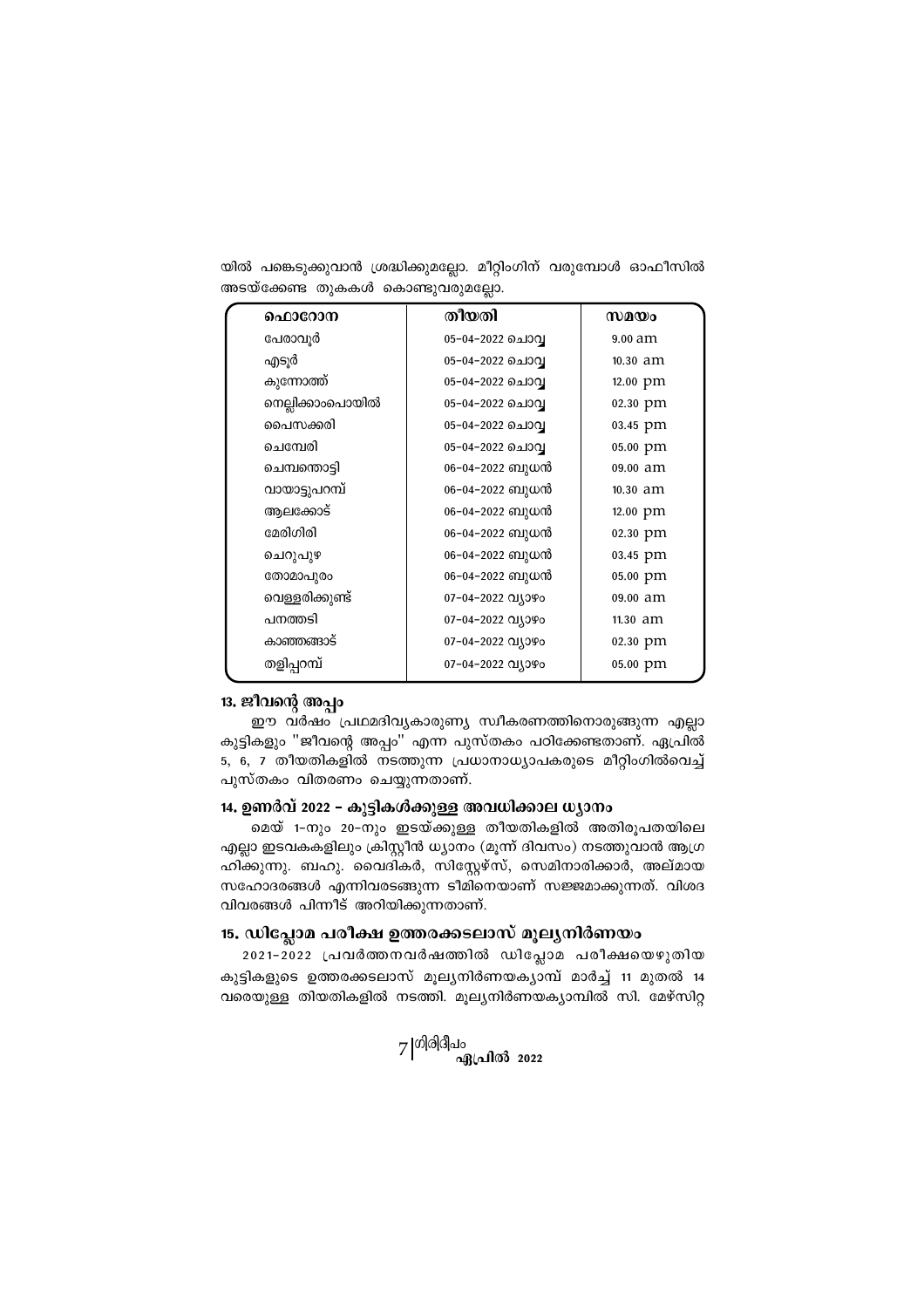എസ്.എച്ച്, സി. ലിസറ്റ് എൻ.എസ്, സി. സുനിത എം.എൽ.എഫ്, സി. ആൻ സ്റ്റെഫി സി.എം.സി, സി. ജൂലിമരിയ എസ്.എച്ച്, സി. മരിയഎസ്.എ.ബി.എസ്, സി. ലിറ്റി ജേക്കബ് എസ്.എച്ച്, സി. പുഷ്പ ജോസ് സി.എം.സി, സി. ലിറ്റി എൻ.എസ്, സി. സെലിൻ എഫ്.സി.സി, സി. ലിയോണ തേരേസ് എൻ.എസ്, സി. ജെസിൻ എഫ്.സി.സി, സി. ഷൈജി പോൾ എം.എസ്.എം.ഐ, സി. ദീപ്തി മരിയ എഫ്.സി.സി, സി. ടെർസിറ്റ എൻ.എസ്, സി. ജോസ്ന ജോസ് സി.എം.സി, സി. ഉഷറ്റ് സി.എം.സി, സി. ലിൻസി അഗസ്റ്റിൻ എസ്.എച്ച്, സി. ബ്ലെസ്സി എസ്.എ.ബി.എസ്, സി. ഫിലമിൻ എൻ.എസ്, സി. ആൻസി ടോം എസ്.എച്ച്, സി. ബിൻസി എൻ.എസ് എന്നിവർ പങ്കെടുത്തു. മുല്യനിർണയക്യാമ്പിൽ പങ്കെടുത്ത എല്ലാ സിസ്കേഴ്സിനും ഹൃദ്യമായ നന്ദി.

## 16. ഡിപ്ലോമ പരീക്ഷ – റിസൾട്ട്

2021-2022 പ്രവർത്തനവർഷത്തിൽ ഡിപ്ലോമ പരീക്ഷ എഴുതിയ കുട്ടിക ളുടെ റിസൾട്ട് വി. ഗീവർഗ്ഗീസ് സഹദായുടെ തിരുന്നാൾദിനത്തിൽ (ഏപ്രിൽ 24) പ്രഖ്യാപിക്കുന്നതാണ്.

## 17.ാവ. ബ്രദർ മാത്യു കാവുങ്കൽ സ്കോളർഷിപ്പ്

പഠനത്തിൽ സമർത്ഥരും ഉന്നത വിദ്യാഭ്യാസത്തിന് സാമ്പത്തിക ബുദ്ധിമുട്ട് അനുഭവിക്കുന്നവരുമായ XII-ാം ക്ലാസ് കഴിഞ്ഞ കുട്ടികൾക്കു വേണ്ടി ഏർപ്പെടുത്തിയിരിക്കുന്നതാണ് ഈ സ്കോളർഷിപ്പ്.

## സ്കോളർഷിപ്പ് ലഭിക്കുന്നതിനുള്ള വൃവസ്ഥകൾ

1. XII-ാം ക്ലാസ്സിലെ ഡിപ്ലോമ പരീക്ഷയ്ക്ക് 80% മാർക്ക് കരസ്ഥമാക്കിയി രിക്കണം. 2. കഴിവതും ഓരോ ഫൊറോനയിലും ഒരാൾക്കെങ്കിലും സ്കോ ളർഷിപ്പ് ലഭിക്കുവാൻ ഇടയാകണം. 3. സാമ്പത്തികശേഷി കുറഞ്ഞവരായി രിക്കണം. 4. ഓരോ കുടുംബത്തിന്റെയും സാമ്പത്തിക ക്ലേശത്തിന്റെ നിജ സ്ഥിതി മനസ്സിലാക്കുകയും താരതമ്യപ്പെടുത്തി നോക്കുകയും ചെയ്തശേഷ മായിരിക്കും യോഗൃരായവരെ തിരഞ്ഞെടുക്കുക. 5. വിദ്യാർത്ഥിയാണ് നിശ്ചിത ഫോറത്തിൽ അപേക്ഷ സമർപ്പിക്കേണ്ടത്. 6. ബഹു. വികാരിയച്ചന്റെ ശുപാർശ യോടുകൂടിയുള്ള അപേക്ഷ ഏപ്രിൽ 30–നകം ഓഫീസിൽ ലഭിച്ചിരിക്കണം.

### <u>18. ജൂബിലി</u>

2022 ഫെബ്രുവരി 26–ന് നടത്തിയ കോൺഫറൻസിൽവച്ച് ജുബിലി ആഘോഷിച്ചവരെയും റിട്ടയർ ചെയ്യുന്നവരെയും ആദരിച്ചിരുന്നു. ഇനിയും അതിരുപതാതല ആദരവ് ലഭിക്കാത്ത വിശ്വാസപരിശീലനരംഗത്ത് 25/50 വർഷം പൂർത്തിയാക്കിയവരും അധ്യാപനരംഗത്തുനിന്ന് വിരമിക്കുന്നവരുമായ അധ്യാപകരുണ്ടെങ്കിൽ (2021-22 പ്രവർത്തനവർഷം) അവരുടെ പേരും വീട്ടുപേരും ഫോട്ടോയും ഫോൺ നമ്പറും ഏപ്രിൽ 30-ന് മുൻപായി ഓഫീസിലേക്ക് അയച്ചുതരേണ്ടതാണ്.

 $8|$ ഗിരിദീപം $_{\alpha\beta}$ പ്രിൽ 2022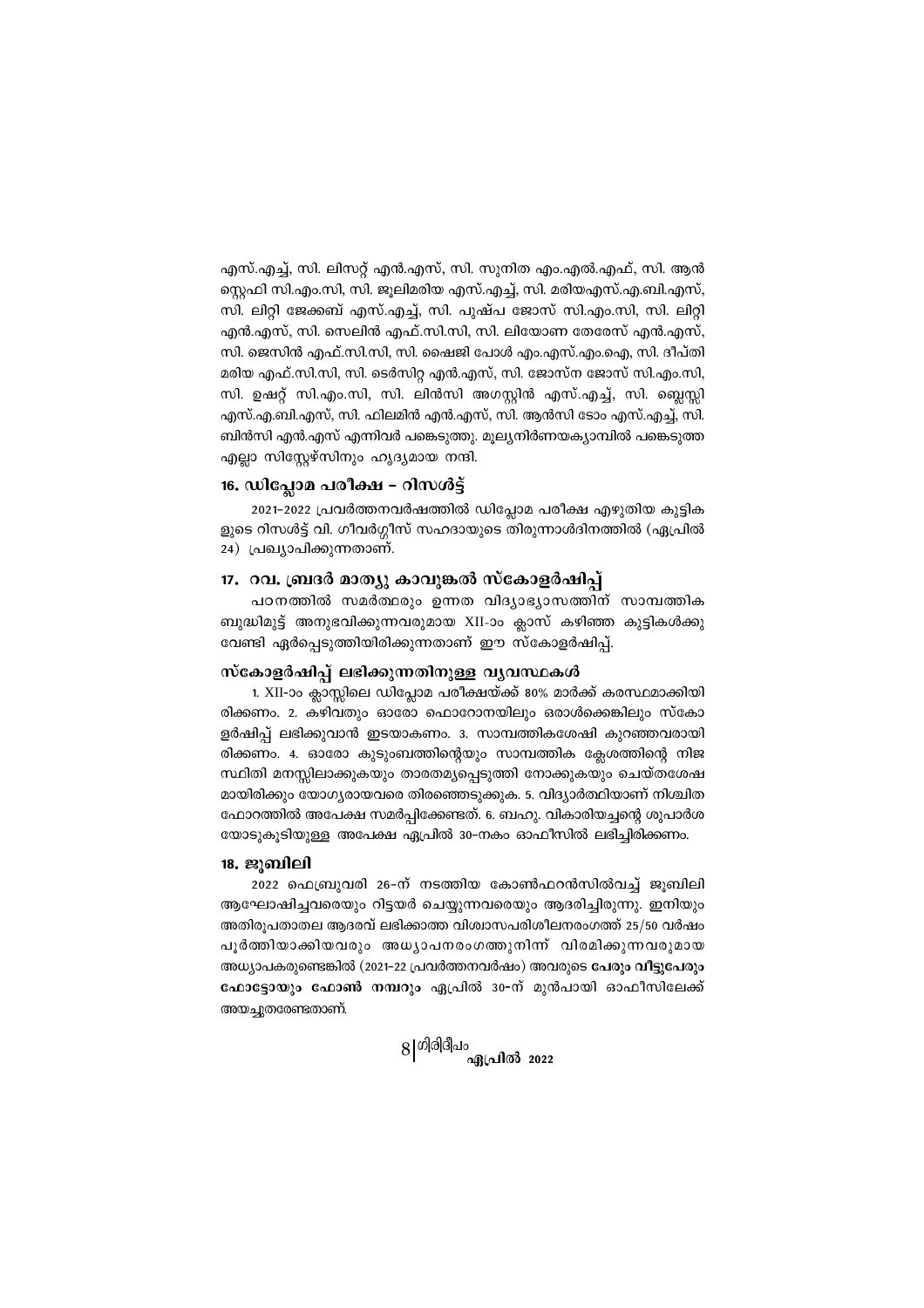## *19. ഹാജറിന് വിശിഷ്ട സമ്മാനം കൂട്ടികൾക്ക്*

 $2022$  ഫെബ്രുവരി 26-ന് നടത്തിയ കോൺഫറൻസിൽവച്ച് 12 വർഷവും എല്ലാ ഞായറാഴ്ച്ചകളിലും മുടങ്ങാതെ സൺഡേ സ്കൂളിൽ വന്ന് പഠനം പൂർത്തിയാക്കിയ കുട്ടികളെ ആദരിച്ചിരുന്നു. ഇനിയും അതിരൂപതാതല ആദരവ് ലഭിക്കാത്ത കുട്ടികളുണ്ടെങ്കിൽ (2021-22 പ്രവർത്തനവർഷം) ബഹു. വികാരിയച്ചൻ സാക്ഷ്യപ്പെടുത്തിയ കത്തോടുകൂടി കുട്ടികളുടെ പേര് വിവരങ്ങൾ ഫോട്ടോ സഹിതം ഹെഡ്മാസ്റ്റർ ഏപ്രിൽ മാസം **30-ന് മുൻപായി ഓഫീസിലേക്ക്** അയചൂതരേണ്ടതാണ്.

## 20. ഹാജറിന് വിശിഷ്ട സമ്മാനം അധ്യാപക**ർക്ക്**

2022 ഫെബ്രുവരി 26-ന് നടത്തിയ കോൺഫറൻസിൽവച്ച് 12 വർഷവും എല്ലാ ഞായറാഴ്ച്ചകളിലും മുടങ്ങാതെ സൺഡേ സ്കൂളിൽ ഹാജരായി അധ്യാപനം നടത്തിയ അധ്യാപകരെ ആദരിച്ചിരുന്നു. ഇനിയും അതിരുപതാതല ആദരവ് ലഭിക്കാത്ത അധ്യപകരുണ്ടെങ്കിൽ (2021-22 പ്രവർത്തനവർഷം) ബഹു. hanalയച്ചൻ സാക്ഷ്യപ്പെടുത്തിയ കത്തോടുകൂടി കുട്ടികളുടെ **പേര് വിവരങ്ങൾ ഫോട്ടോ സഹിതം** ഹെഡ്മാസ്റ്റർ ഏപ്രിൽ മാസം 30-ന് മുൻപായി ഓഫീസിലേക്ക് അയചുതരേണ്ടതാണ്.

## 21. ആദരവ് 2022

കൊറോണ കാലഘട്ടത്തിൽ വിശ്വാസപരിശീലനരംഗത്ത് നൽകിയ സംഭാവനകൾക്ക് തലശ്ശേരി അതിരൂപതയ്ക്കും വിശ്വാസപരിശീലനകേന്ദ്ര ത്തിനും സീറോമലബാർ വിശ്വാസപരിശീലന കമ്മിഷന്റെ പ്രത്യേക ആദരവ് ലഭിച്ചു. മാർച്ച് 15-ന് മൗണ്ട് സെന്റ് തോമസിൽ വെച്ച് നടത്തിയ ചടങ്ങിൽ ്മേജർ ആർച്ച്ബിഷപ്പ് കാർഡിൽ ജോർജ്ജ് ആലഞ്ചേരി പിതാവിൽ നിന്നും അതിരൂപത ഡയറക്ടറച്ചനും അസി. ഡയറക്ടറച്ചനും ചേർന്ന് അവാർഡ് സ്വീകരിച്ചു.

#### 22. വിശ്വാസപരിശീലകർക്കുള്ള ക്ലാസ്റ്റകൾ

അതിരുപതാ മതബോധന കൗൺസിലിന്റെ തീരുമാനമനുസരിച്ച് 2022-2023 (പവർത്തനവർഷം ആരംഭിക്കുന്നതിനുമുൻപായി പതിനാറ് ഹൊറോനകളിലെയും വിശ്വാസപരിശീലകരെ ഫൊറോനതലത്തിൽ ഒരുമിച്ചുകൂട്ടുവാൻ ആഗ്രഹിക്കുന്നു. ക്ലാസ്സുകൾക്കു പുറമെ കഴിഞ്ഞ പ്രവർ ത്തനവർഷം വിലയിരുത്തൽ, പുതിയ പ്രവർത്തനവർഷത്തെ കർമ്മപദ്ധ തികൾ ആവിഷ്ക്കരിക്കൽ, ദൈവശാസ്ത്രകോഴ്സ് മുതലായവയായിരിക്കും മീറ്റിംഗിന്റെ അജണ്ട.

മെയ് 1-ാം തീയതി മുതൽ മീറ്റിംഗ് ആരംഭിക്കും. ഓരോ ഫൊറോന യിലും മീറ്റിംഗ് നടക്കുന്ന തീയതിയും സമയവും പ്രധാനധ്യാപകരുടെ വാട്സ്ആപ്പ് ഗ്രൂപ്പുവഴി അറിയിക്കുന്നതാണ്.

9 |<sup>ഗിരിദീപം</sup><br>ഏപ്രിൽ 2022